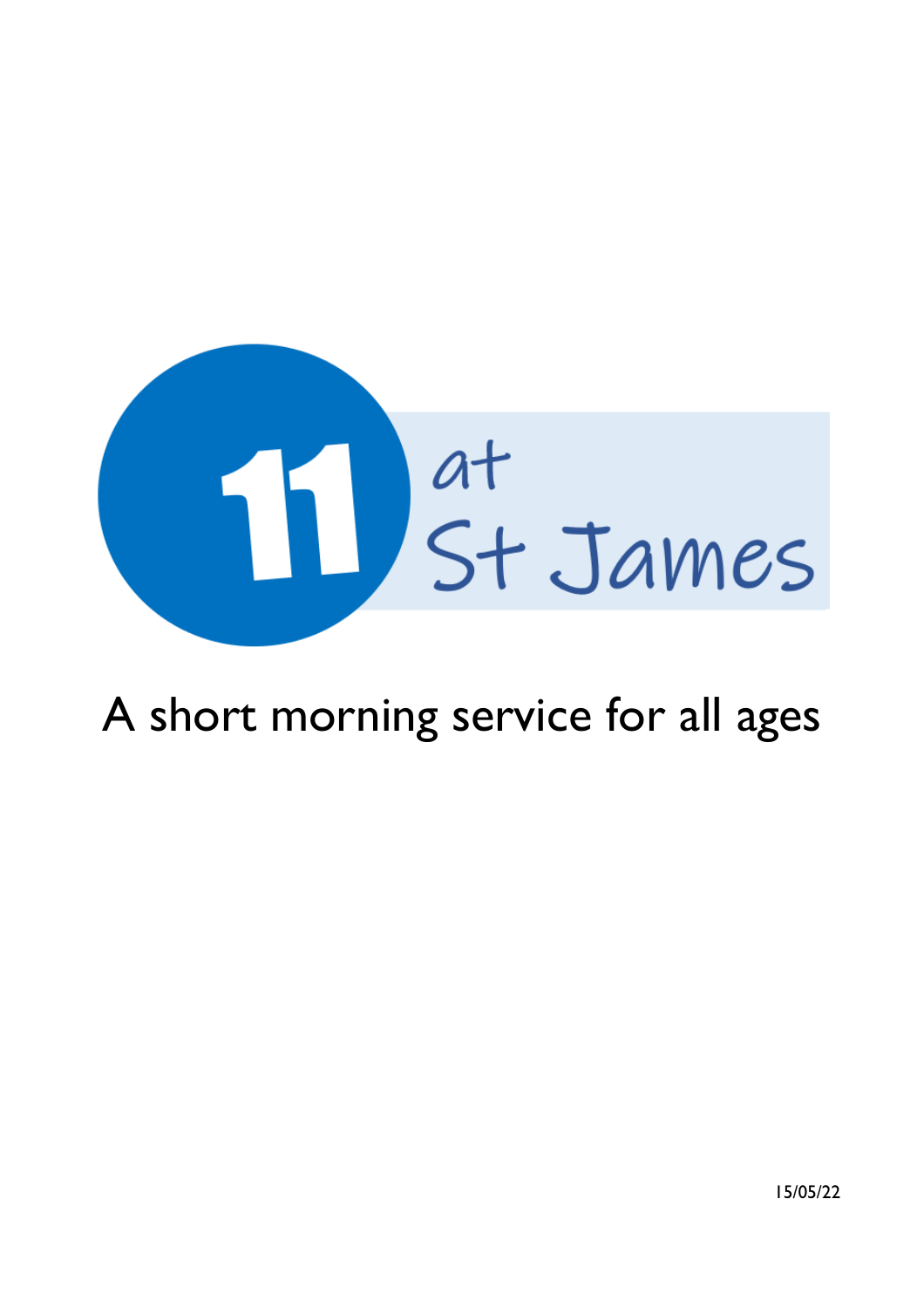**Welcome**

We meet in the name of God God the Father God the Son God the Holy Spirit God is one

#### **Response**

#### Come let us sing to the Lord our God *All* **Raise the roof to the rock of rescue**

Come into the presence of the Lord with thanks

## *All* **Raise the rafters with songs of praise**

The Lord is great over all

## *All* **Greater than every other power**

He holds the depths of the earth in his hands

## *All* **And the mountain peaks belong to him**

The ocean is the Lord's, it was made by God

## *All* **The land was formed by his own hands**

Come let us bow before the Lord our maker

## *All* **With humble hearts we worship God**

The Lord is God our Father and we are his

## *All* **We are the shepherd's very own flock**

**Hymn**

Praise, my soul, the King of heaven, to his feet your tribute bring; ransomed, healed, restored, forgiven, who like you his praise should sing? Alleluia, alleluia! praise the everlasting King.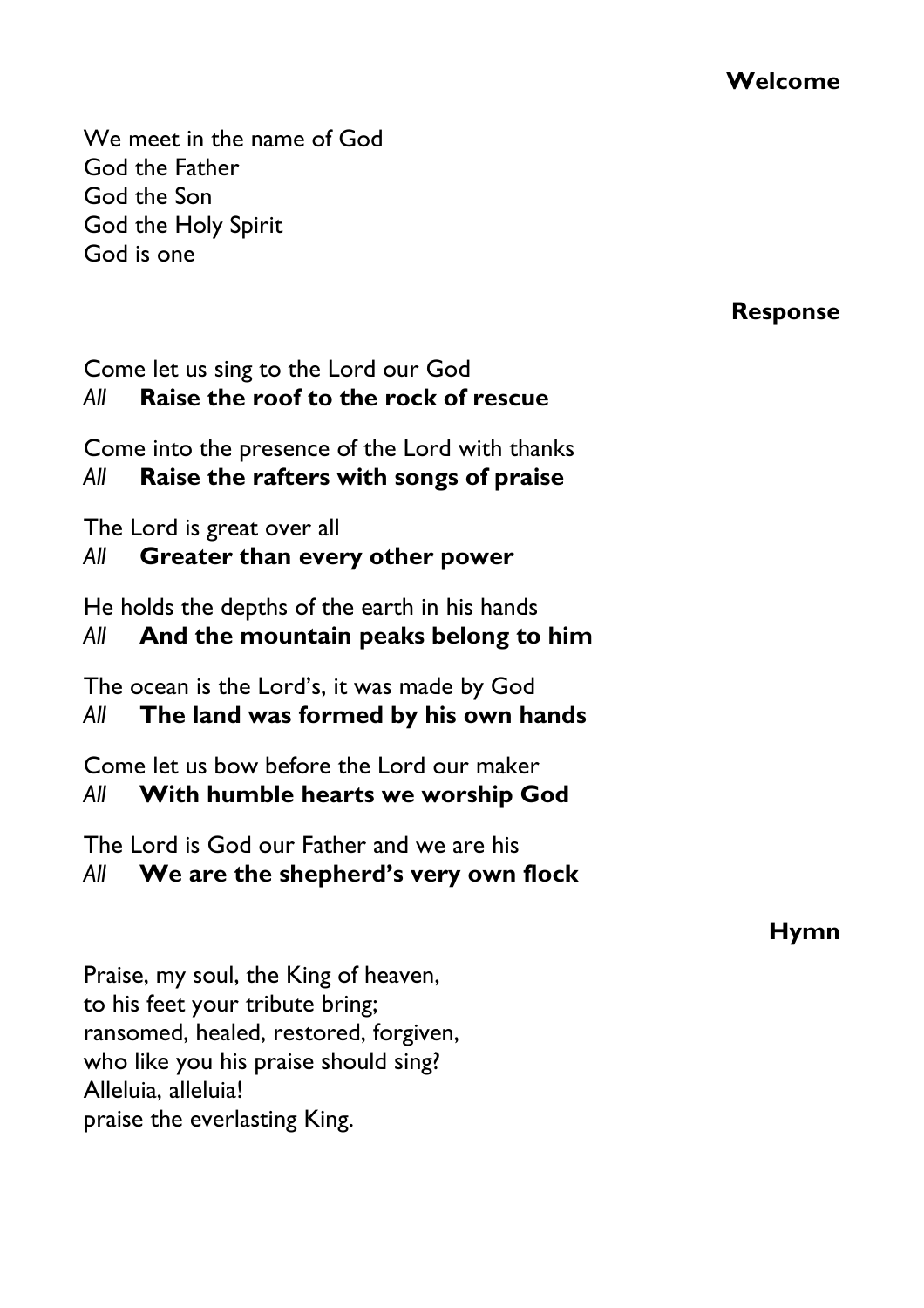Praise him for his grace and favour to our fathers in distress; praise him, still the same as ever, slow to blame and swift to bless; Alleluia, alleluia! glorious in his faithfulness.

Father-like, he tends and spares us, All our hopes and fears he knows; in his hands he gently bears us, rescues us from all our foes: Alleluia, alleluia! widely as his mercy flows.

Angels, help us to adore him; you behold him face to face; sun and moon, bow down before him, praise him all in time and space. Alleluia, alleluia! praise with us the God of grace.

God's love is deeper than the deepest ocean God's love is wider than the widest sea God's love is higher than the highest mountain Deeper, wider, higher Deeper, wider, higher Deeper, wider, higher Is God's love to me

God's care is deeper than the deepest ocean God's care is wider than the widest sea God's care is higher than the highest mountain Deeper, wider, higher Deeper, wider, higher Deeper, wider, higher Is God's care to me

**Song**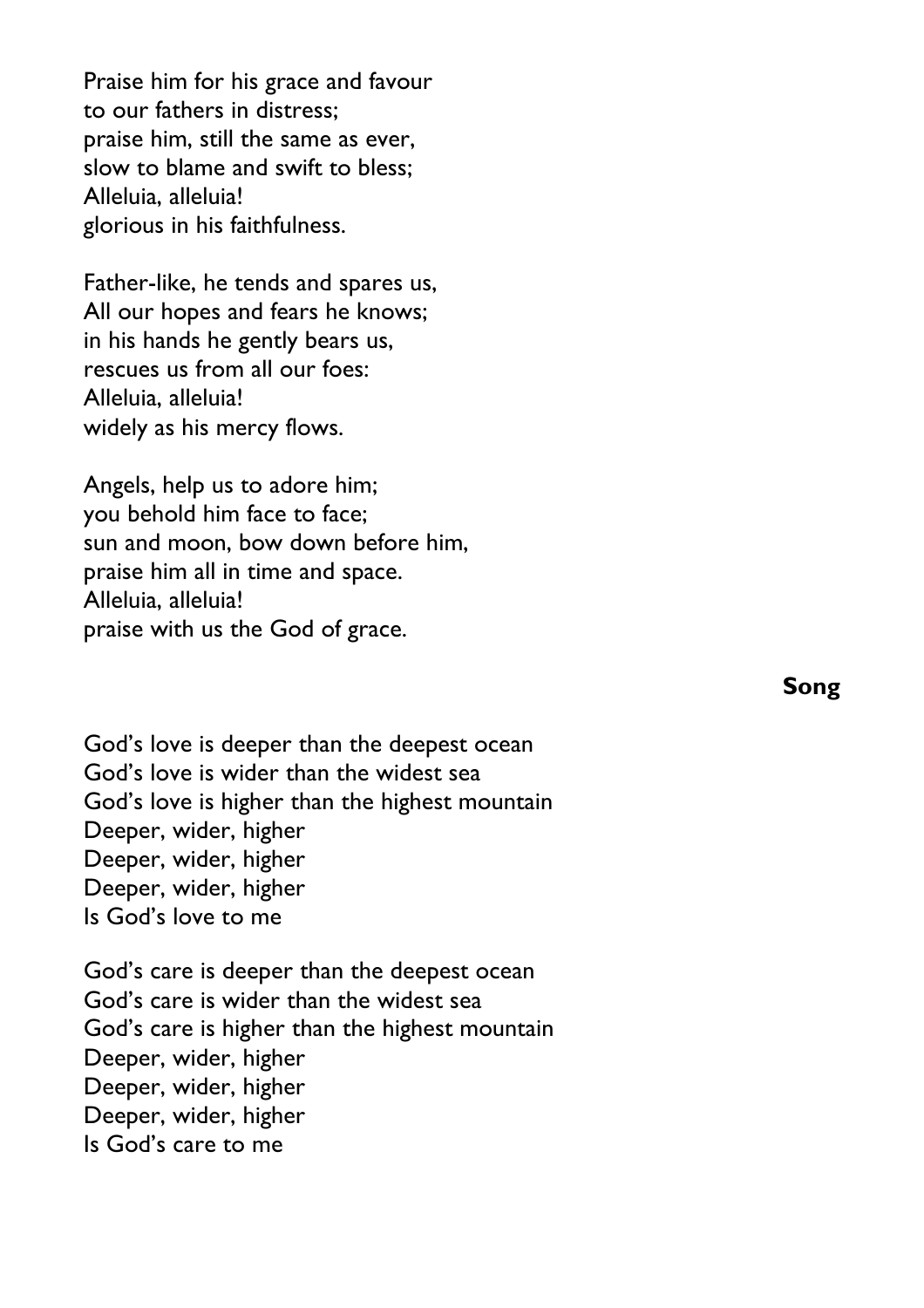God's peace is deeper than the deepest ocean God's peace is wider than the widest sea God's peace is higher than the highest mountain Deeper, wider, higher Deeper, wider, higher Deeper, wider, higher Is God's peace to me

**Wondering**

*One of the 11 at St James team says:*

"I wonder what place makes you feel most at home.…"

*Members of the congregation are invited to give their thoughts*

**Prayer**

*All* **Our Father in heaven, hallowed be your name. Your kingdom come, your will be done, on earth as in heaven. Give us today our daily bread. Forgive us our sins, as we forgive those who sin against us. Lead us not into temptation, but deliver us from evil. For the kingdom, the power and the glory are yours. Now and for ever. Amen**

## **Activity**

*One of the 11 at St James team says:*

What else did Jesus say about his Father?

*Each of the following verses are said by different congregation members.*

"Your Father God knows what you need, even before you ask." (Matthew 6, verse 8)

"Look at the birds; they do not have to buy food. God your heavenly Father feeds them. And you are even more precious than they are." (Matthew 6, verse 26)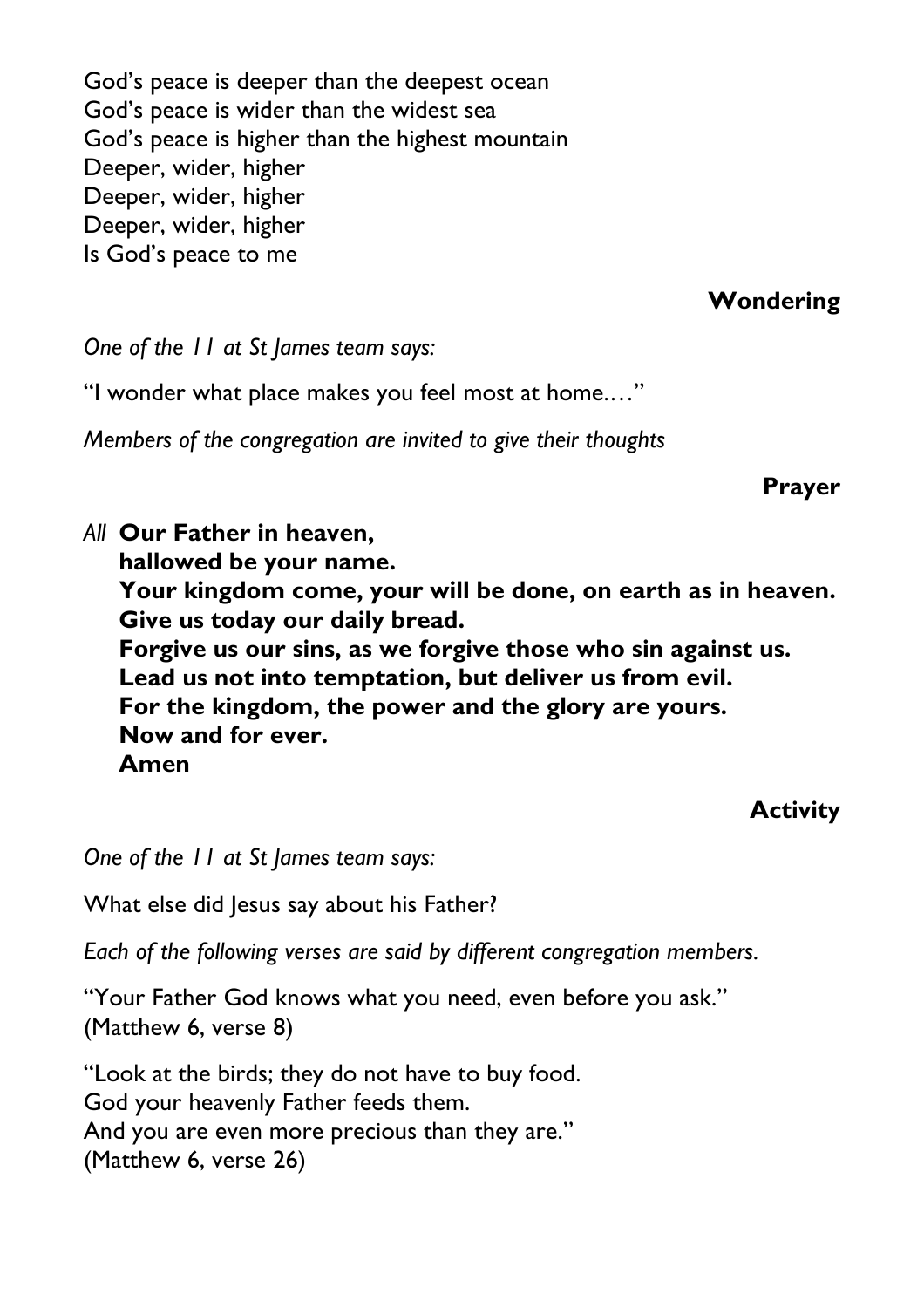"Anyone who has seen me has seen the Father." (John 14, verse 8)

"Just as God the Father loves me, so I loved you. Now remain in my love." (John 15, verse 9)

And Jesus' follower John said: "See how much God the Father loves us. We can be called his children!"

(1 John 3, verse 1)

## **Reading**

#### **Luke 15: 11-24 (Good News Bible)**

**<sup>11</sup>** Jesus went on to say, "There was once a man who had two sons. **<sup>12</sup>** The younger one said to him, 'Father, give me my share of the property now.' So the man divided his property between his two sons. **<sup>13</sup>** After a few days the younger son sold his part of the property and left home with the money. He went to a country far away, where he wasted his money in reckless living. **<sup>14</sup>** He spent everything he had. Then a severe famine spread over that country, and he was left without a thing. **<sup>15</sup>** So he went to work for one of the citizens of that country, who sent him out to his farm to take care of the pigs. **<sup>16</sup>** He wished he could fill himself with the bean pods the pigs ate, but no one gave him anything to eat. **<sup>17</sup>** At last he came to his senses and said, 'All my father's hired workers have more than they can eat, and here I am about to starve! **<sup>18</sup>** I will get up and go to my father and say, "Father, I have sinned against God and against you. **<sup>19</sup>** I am no longer fit to be called your son; treat me as one of your hired workers."' **<sup>20</sup>** So he got up and started back to his father.

"He was still a long way from home when his father saw him; his heart was filled with pity, and he ran, threw his arms around his son, and kissed him. **<sup>21</sup>** 'Father,' the son said, 'I have sinned against God and against you. I am no longer fit to be called your son.' **<sup>22</sup>** But the father called to his servants. 'Hurry!' he said. 'Bring the best robe and put it on him. Put a ring on his finger and shoes on his feet. **<sup>23</sup>** Then go and get the prize calf and kill it, and let us celebrate with a feast! **<sup>24</sup>** For this son of mine was dead, but now he is alive; he was lost, but now he has been found.' And so the feasting began.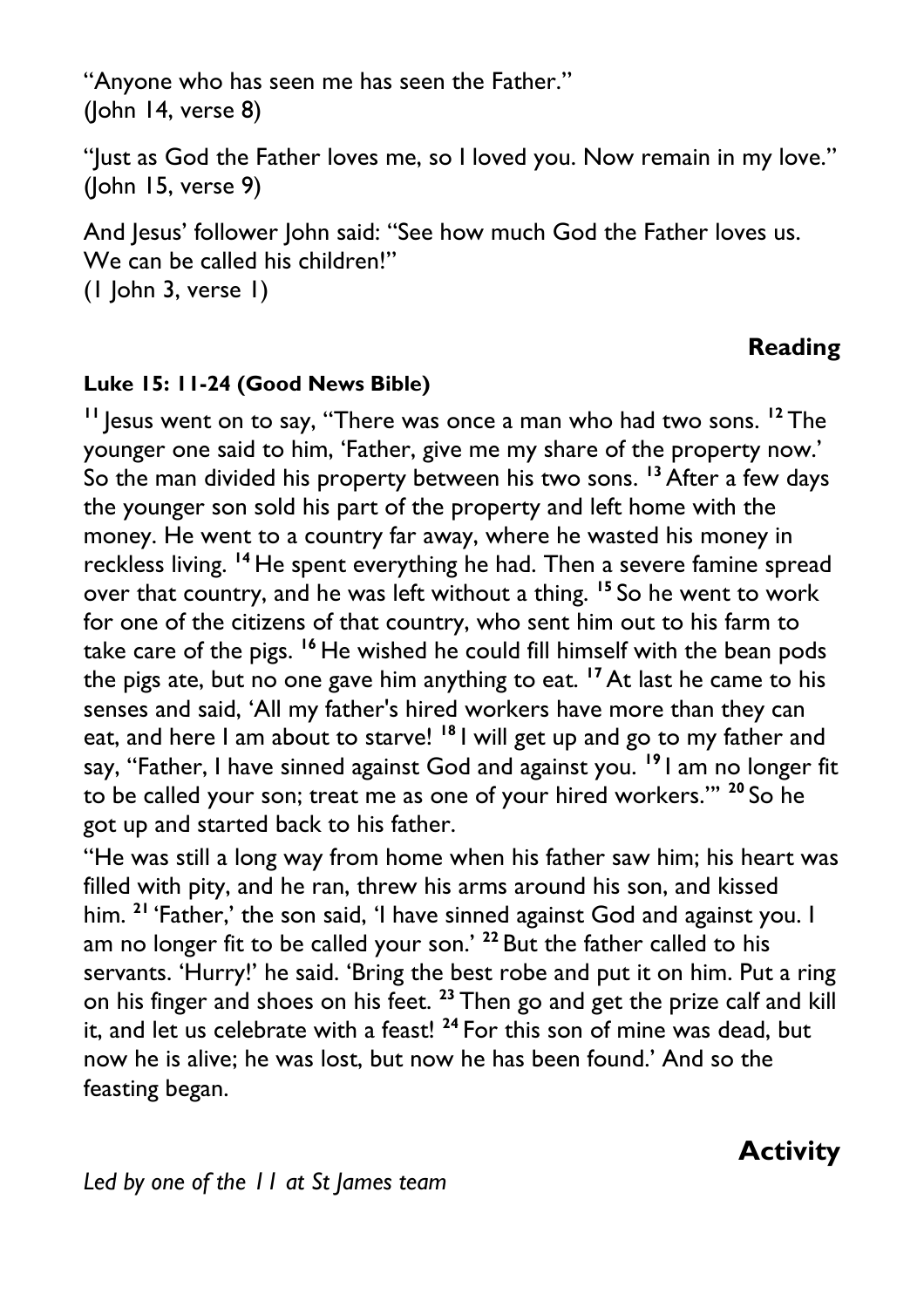#### **Drama**

*Led by one of the 11 at St James team*

*Given by three of the 11 at St James team*

Your love is amazing Steady and unchanging Your love is a mountain Firm beneath my feet

Your love is a mystery How you gently lift me When I am surrounded Your love carries me

*Hallelujah, hallelujah, hallelujah Your love makes me sing Hallelujah, hallelujah, hallelujah Your love makes me sing*

Your love is surprising I can feel it rising Oh the joy that's growing Deep inside of me

Every time I see you All your goodness shines through I can feel this God song Rising up in me

*Hallelujah, hallelujah, hallelujah Your love makes me sing Hallelujah, hallelujah, hallelujah Your love makes me sing*

**Talk**

**Song**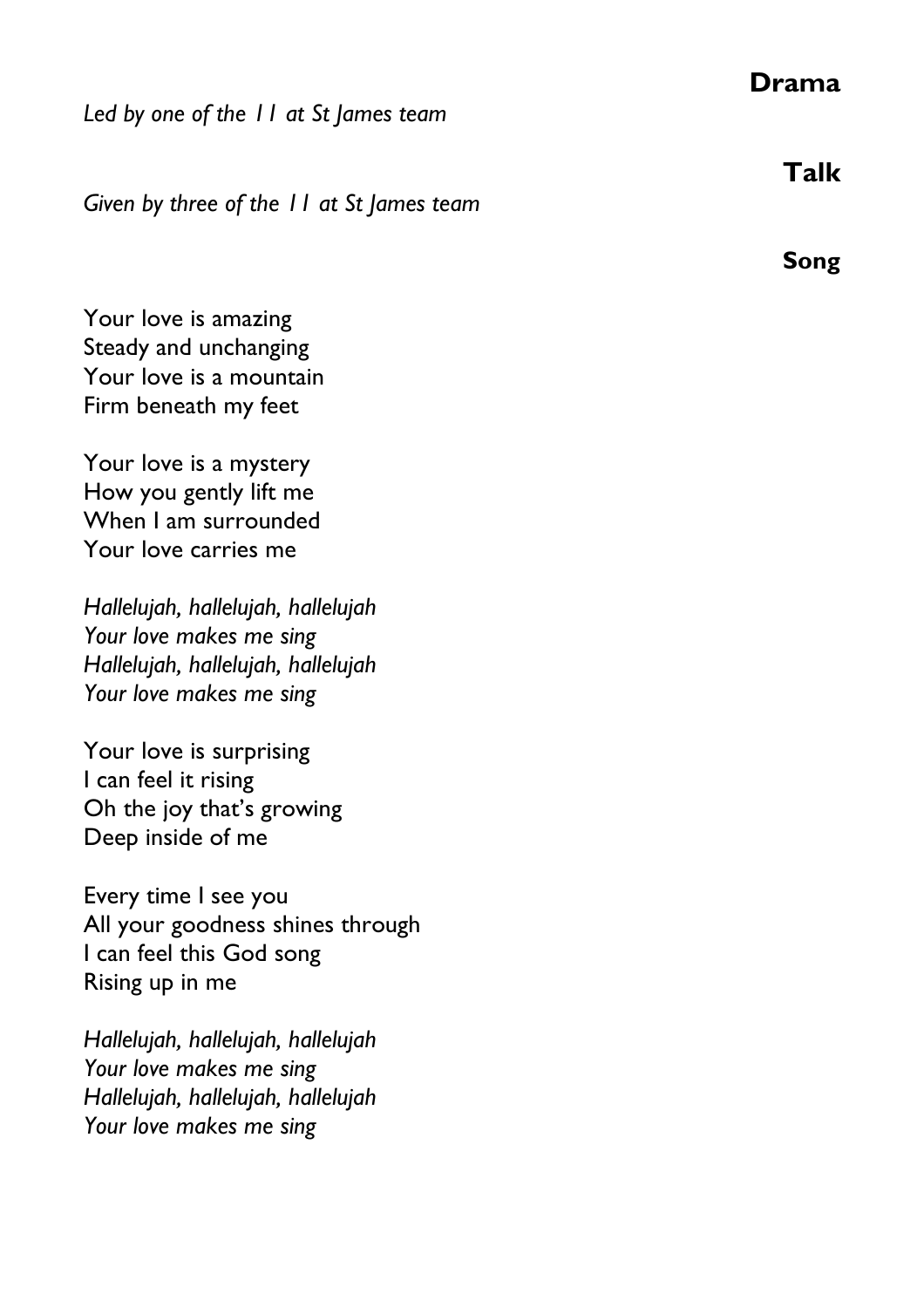#### **Prayers**

*Led by one of the 11 at St James team*

*Given by the person leading the service*

*One of the following two songs will be chosen – choice will be made on the day*

*Either:*

Give thanks to the Lord our God and King His love endures forever For He is good, He is above all things His love endures forever Sing praise, sing praise

With a mighty hand and outstretched arm His love endures forever For the life that's been reborn His love endures forever Sing praise, sing praise, sing praise, sing praise

*Forever God is faithful Forever God is strong Forever God is with us Forever, forever*

From the rising to the setting sun His love endures forever By the grace of God we will carry on His love endures forever Sing praise, sing praise, sing praise, sing praise

*Forever God is faithful Forever God is strong Forever God is with us Forever, forever*

**Talk**

**Song**